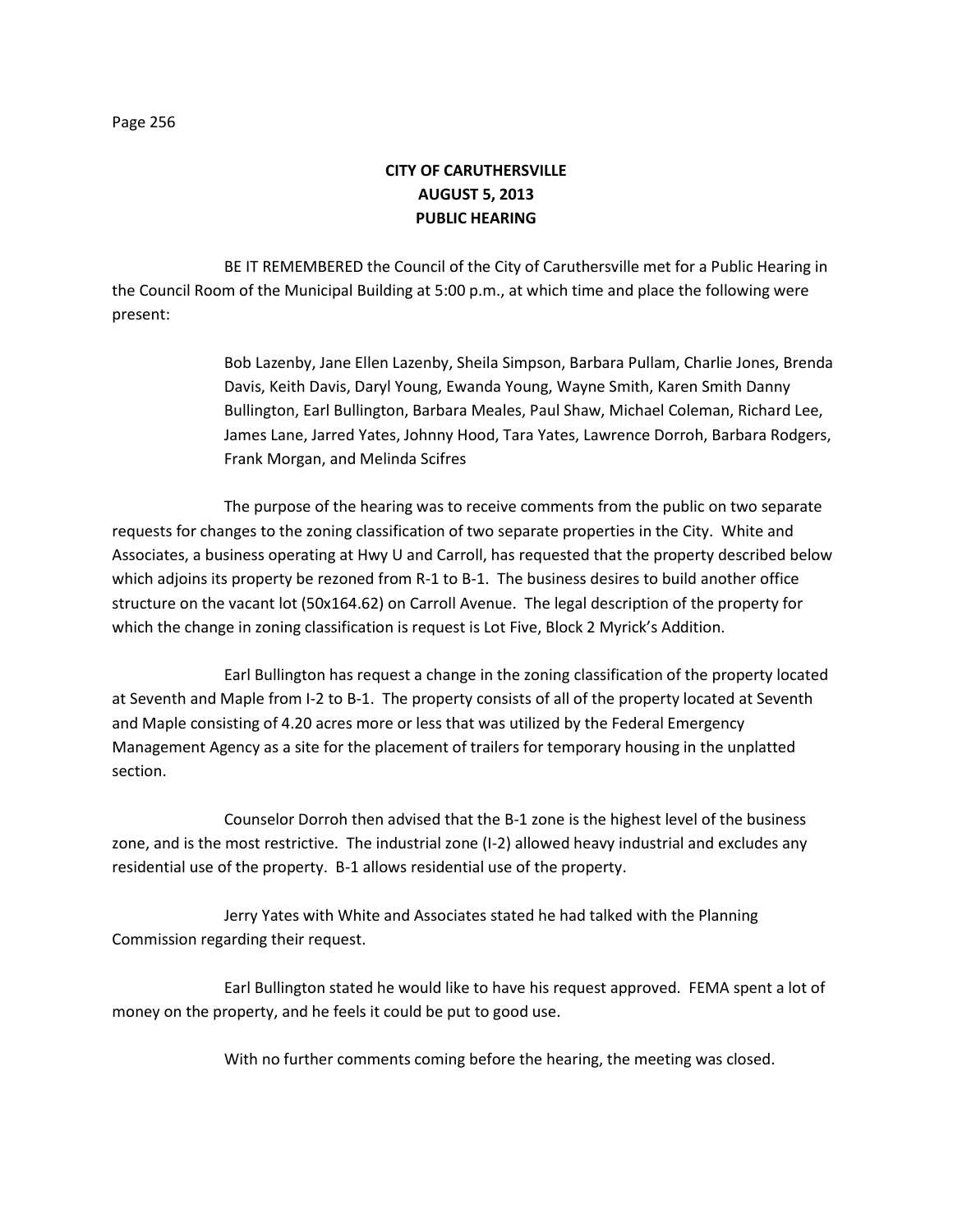ATTEST: Mayor Pro Tem

City Clerk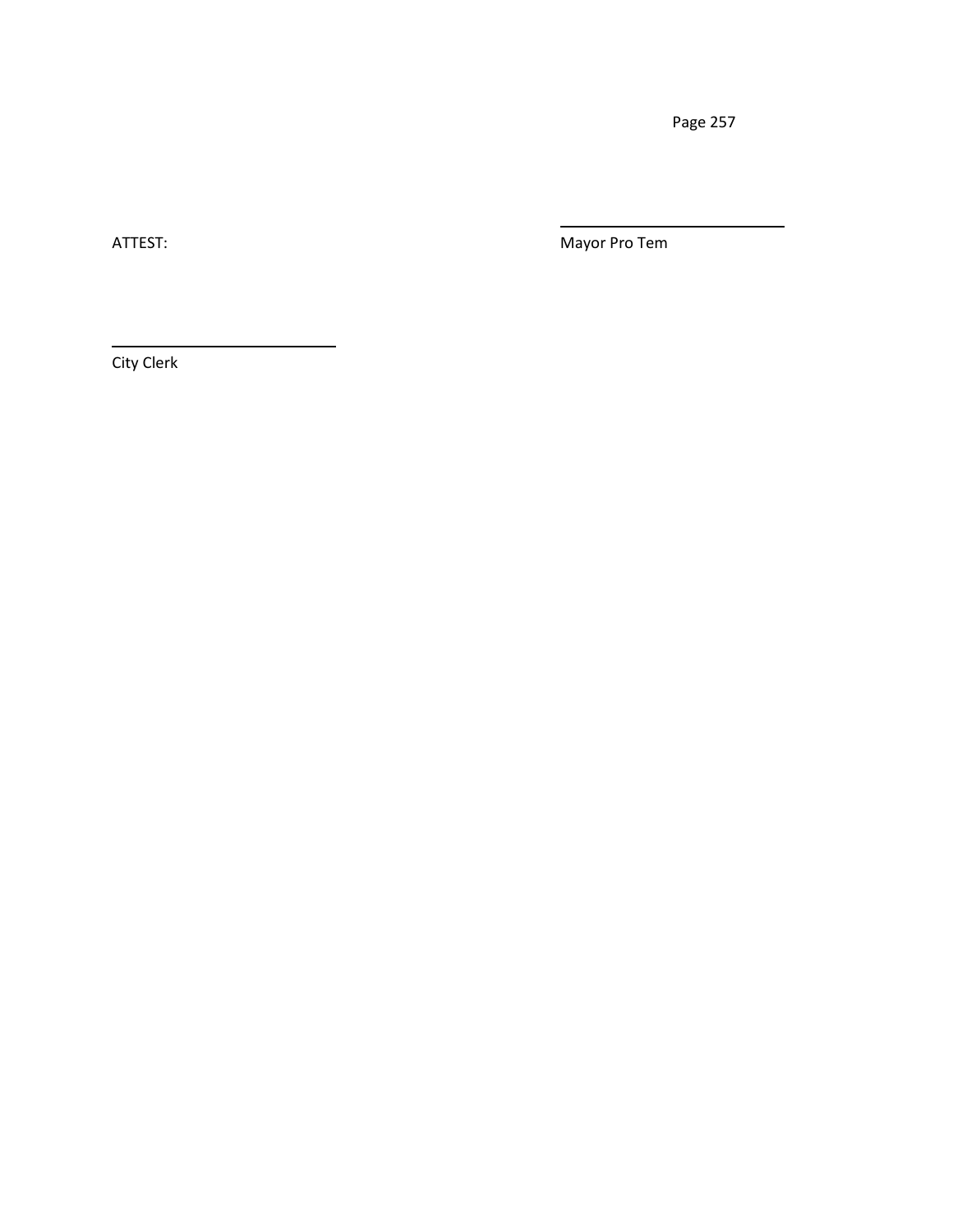BE IT REMEMBERED the Council of the City of Caruthersville met in regular session in the Council Room of the Municipal Building on Monday, August 5, 2013, at 5:09 p.m., at which time and place the following were present:

| Frank Morgan      | Mayor Pro Tem                  |
|-------------------|--------------------------------|
| Melinda Scifres   | City Clerk                     |
| Lawrence Dorroh   | <b>City Counselor</b>          |
| Jerry Hudgens     | <b>Acting Sergeant at Arms</b> |
| Hood              | Councilperson                  |
| Merideth (Absent) | Councilperson                  |
| Mott              | Councilperson                  |
| Pullam            | Councilperson                  |
| Rodgers           | Councilperson                  |
| Simpson           | Councilperson                  |
| Grantham (Absent) | Councilperson                  |
|                   |                                |

The number of members necessary to consider a quorum being present, the Mayor called the meeting to order and announced the meeting was in session for the transaction of business.

The first order of business to come before the Council was the approval of the minutes of the last meeting. Councilperson Mott motioned to approve the minutes, with Councilperson Hood seconding, and motion carried unanimously.

The next item of business to come before the Council was the approval of the bills. Upon motion duly made by Councilperson Hood, seconded by Councilperson Mott, the bills were approved for payment.

The next item to come before the Council was the bids for resurfacing of streets as follows: West Fourth from Carleton to Ferguson; Grand Avenue from 3<sup>rd</sup> to 6<sup>th</sup>; Carroll from 16<sup>th</sup> to the existing dead end; and  $2^{nd}$  from Bushey to the sea wall opening. Two bids had been received:

| Apex Paving | \$166,314.00 |
|-------------|--------------|
| ASA Asphalt | \$154,523.00 |

John Chittenden, Engineer, had reviewed the bids, and recommended the low bid from ASA Asphalt at \$154,523.00. After discussion, Councilperson Simpson motioned to accept the low bid from ASA, with Councilperson Hood seconding, and motion carried unanimously.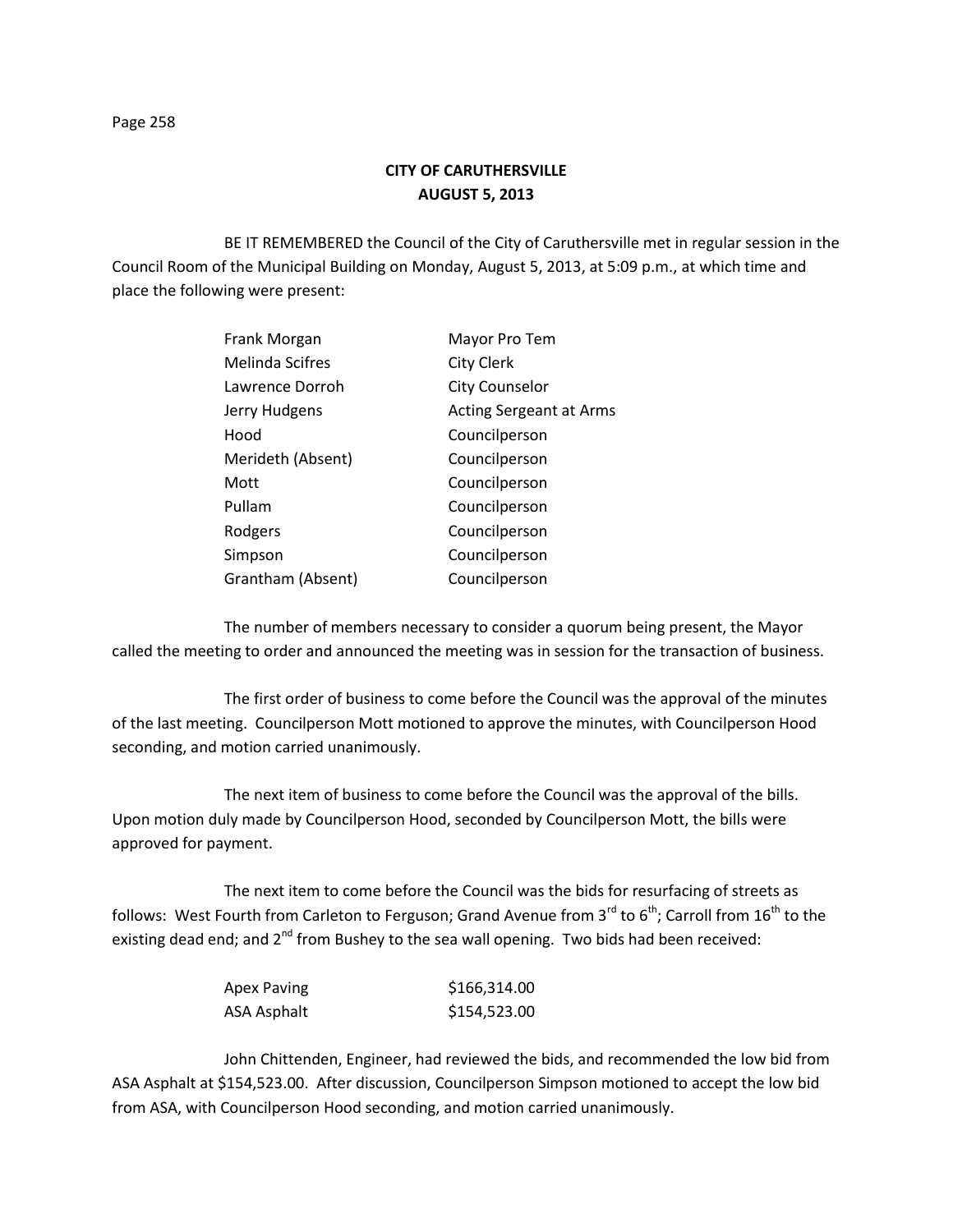Counselor Dorroh then discussed a letter the Library had received from the Secretary of State's office regarding the state aid monies and grants the Library had received. When the tax rate had been set for the year 2012, the Council did not set it at the ceiling the State Auditor's office allowed. Therefore, the Library's rate fell below the 10 $\diamond$  the maintain receiving the state aid and grants. He has contacted the State Library, and they are reconsidering the decision since the City funds the library by three times what is collected as taxes. The Council will be setting a new rate for the year 2013within the next few weeks, and if the rate is set at 10¢ for the Library, the State has said they would consider keeping the internet and aid in place for the following year. Brenda Davis, Librarian, reported she will lose the funding for five computers due to the loss of the state funding.

Councilperson Rodgers reported the police department has had an officer resign, and they are interviewing applicants for the position. The Fire Department had seven fire calls in July. On November 1, 2013, the ISO office will lower the rating for Caruthersville from a 5 to a 4. This will allow the insurance rate for all the homeowners to be reduced. Fire Chief Jones then thanked Paul Shaw, Terry Rushing and Jack Owens for their assistance in getting the ISO rating lowered. A training session was held in July with 17 personnel attending. The Fire Department will hold their annual MDA Boot Block on August 17 at  $7<sup>th</sup>$  and Ward and  $3<sup>rd</sup>$  and Carleton.

The Council was then advised that out of a possible 300 Rural Fire subscriptions, only 108 had signed up as of July 1, 2013

Paul Shaw, Water/Wastewater Manager, then reported the forklift and trailer did come in, and will be used for bulk caustic at the Industrial Drive water plant. This should lower the cost of the chemical for the plant. The Council was then advised the leak on South Ward had been fixed.

Keith Davis, Parks/Recreation Director, then stated the Redbirds represented the City at the games in Colorado. The team came in third out of eight. He is very proud of the boys that participated and the coaches. The fifteen year old boys (Tigers) went to the State tournament, and placed second. Both teams did really well. He thank Paul Shaw and Terry Rushing for raising funds for the team to go to Colorado, and will hold an appreciated dinner for the sponsors in the next week.

Terry Rushing, Operations Supervisor, then reported he had one yard at 405 East 8<sup>th</sup> that had been cut. Complaints had been received about a location on Collins. He will be going on vacation until Monday, and will start on grass complaints when he returns on Monday. He then asked the Council to allow him to get estimates on East  $16^{th}$  from Ward to East  $18^{th}$ , and East  $11^{th}$  to Franklin, and then around to East 12<sup>th</sup> on Franklin. After discussion, Councilperson Hood motioned to approve obtaining estimates for the roads as stated, with Councilperson Mott seconding, and motion carried.

Mr. Rushing then reported he had obtained two bids on a bush hog for the tractor. The bids read as follows: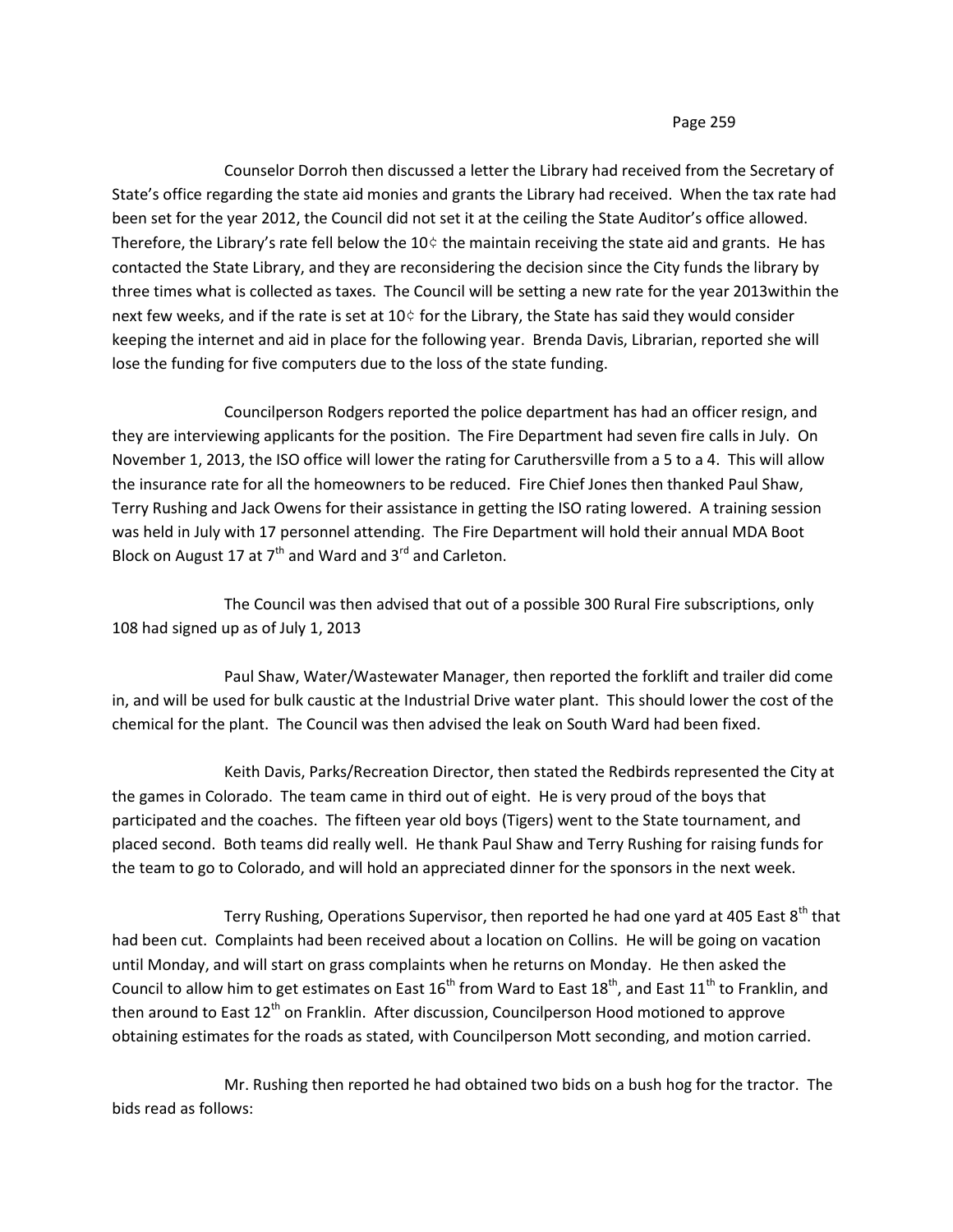| John Deere        | \$2,358.17 |
|-------------------|------------|
| Don Medlin (Case) | \$3,300.00 |

After discussion, Councilperson Mott motioned to approve the low bid from John Deere, with Councilperson Hood seconding, and motion carried unanimously.

The next order of business to come before the Council was the approval of the line tap at 3<sup>rd</sup> and Grand from the contractor, Graham Construction. The amount of the change order for the contract on the Grand water line project was \$2,350.00. After discussion, Councilperson Mott motioned to approve the change order, with Councilperson Hood seconding, and motion carried unanimously.

The next item of business to come before the Council was the approval of the advertising for bids for the airport grant. The grant is 95% funded by MoDot, and is for lighting, fencing, and a gate for the airport. After discussion, Councilperson Pullam motioned to approve advertising for the project, with Councilperson Mott seconding, and motion carried unanimously.

After discussion, Councilperson Mott offered and moved the approval of the following ordinance and the same was read by title only for the first time:

#### **BILL NO. 2013-05 ORDINANCE NO. 2013-05**

# **AN ORDINANCE EXTENDING THE B-1 GENERAL BUSINESS DISTRICT ZONING CLASSIFICATION TO ADDITIONAL AREAS WITHIN THE CITY OF CARUTHERSVILLE, MISSOURI**

(Copy on file in City Clerk's office-7<sup>TH</sup> and Maple)

After discussion, the unanimous consent of the Council is asked for a second reading of Bill No. 2013-05 which is granted and Bill No. 2013-05 is read by title only for the second time. The question before the Council now is shall Bill No. 2013-05 to be known as Ordinance No. 2013-05 pass and become law as read the second time, which resulted in the following vote on said question, to-wit:

| Hood | Yes     | Pullam  | Yes |
|------|---------|---------|-----|
| Mott | Yes     | Rodgers | Yes |
|      | Simpson | Yes     |     |

Upon the Mayor Pro Tem declaring that Bill No. 2013-05 to be known as Ordinance No. 2013-05 is passed and approved by the Council, the Mayor Pro Tem did approve the bill and affix his signature and was attested by the City Clerk.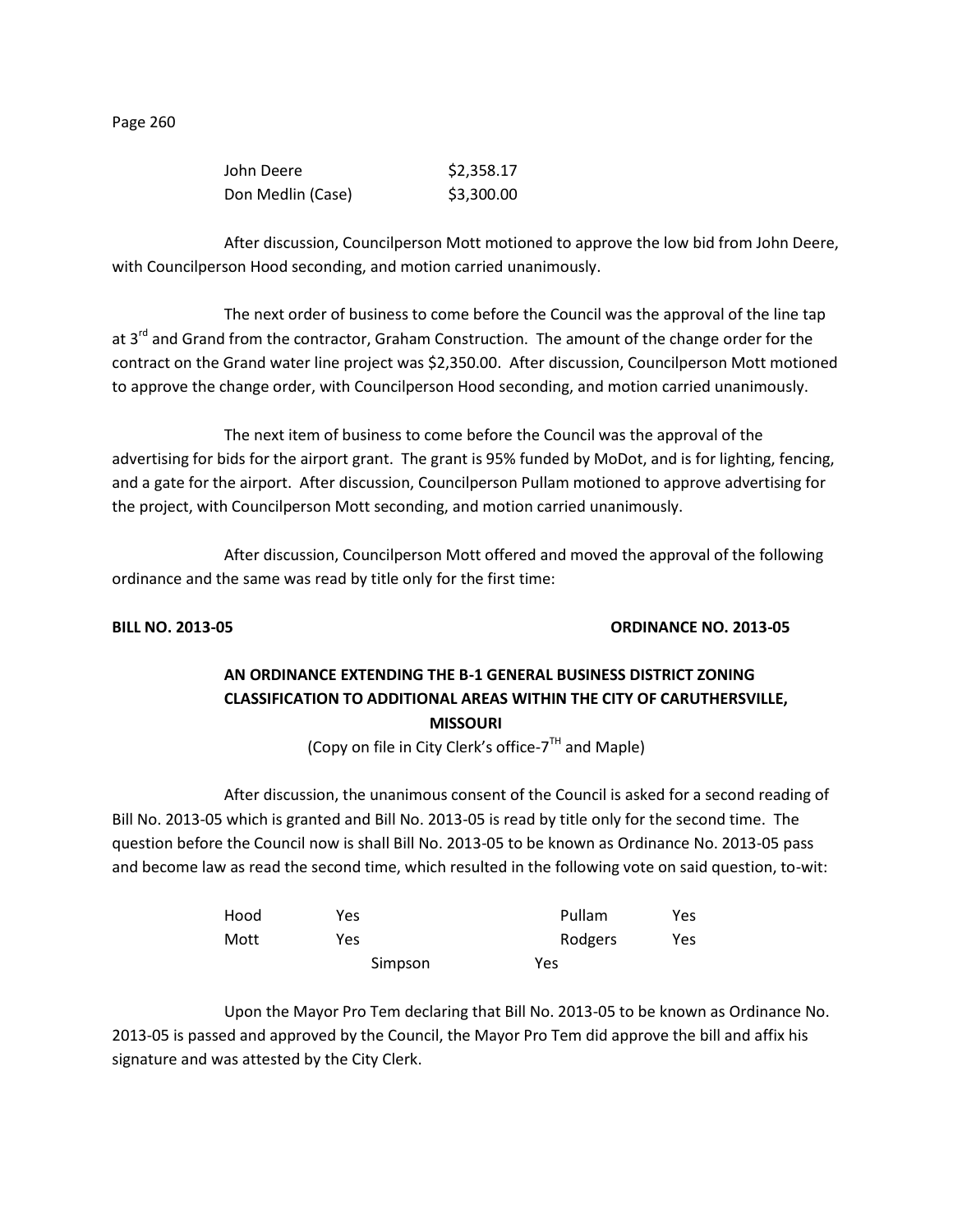After discussion, Councilperson Mott offered and moved the approval of the following ordinance and the same was read by title only for the first time:

## **BILL NO. 2013-06 ORDINANCE NO. 2013-06**

# **AN ORDINANCE EXTENDING THE B-1 GENERAL BUSINESS DISTRICT ZONING CLASSIFICATION TO ADDITIONAL AREAS WITHIN THE CITY OF CARUTHERSVILLE, MISSOURI**

(Copy on file in City Clerk's office  $-3<sup>rd</sup>$  and Hwy U)

After discussion, the unanimous consent of the Council is asked for a second reading of Bill No. 2013-06 which is granted and Bill No. 2013-06 is read by title only for the second time. The question before the Council now is shall Bill No. 2013-06 to be known as Ordinance No. 2013-06 pass and become law as read the second time, which resulted in the following vote on said question, to-wit:

| Hood | Yes     | Pullam  | Yes. |
|------|---------|---------|------|
| Mott | Yes     | Rodgers | Yes  |
|      | Simpson | Yes     |      |

Upon the Mayor Pro Tem declaring that Bill No. 2013-06 to be known as Ordinance No. 2013-06 is passed and approved by the Council, the Mayor Pro Tem did approve the bill and affix his signature and was attested by the City Clerk.

The following resolution was then presented to the Council for adoption.

### RESOLUTION

WHEREAS, in memory of Dr. Alan S. Gubin's dedicated service to the City of Caruthersville as a physician for over one-half of a century, for his activities as a civic leader, and for all the compassionate charitable works he performed over his life in Caruthersville, the City Council of the City of Caruthersville, desires to express the gratitude of the City by designating a portion of West  $12<sup>th</sup>$ Street as Dr. Alan S. Gubin Memorial Drive.

NOW, THEREFORE, BE IT RESOLVED that the City Council of the City of Caruthersville, Missouri hereby provides for the memorial designation of that portion of West 12<sup>th</sup> Street in Caruthersville between Ward Avenue and Carleton Avenue to also be known as Dr. Alan S. Gubin Memorial Drive and for street signs to be added to the existing West  $12^{\text{th}}$  Street signs to signify this designation.

The foregoing resolution is hereby adopted and approved this  $5<sup>th</sup>$  day of August, 2013.